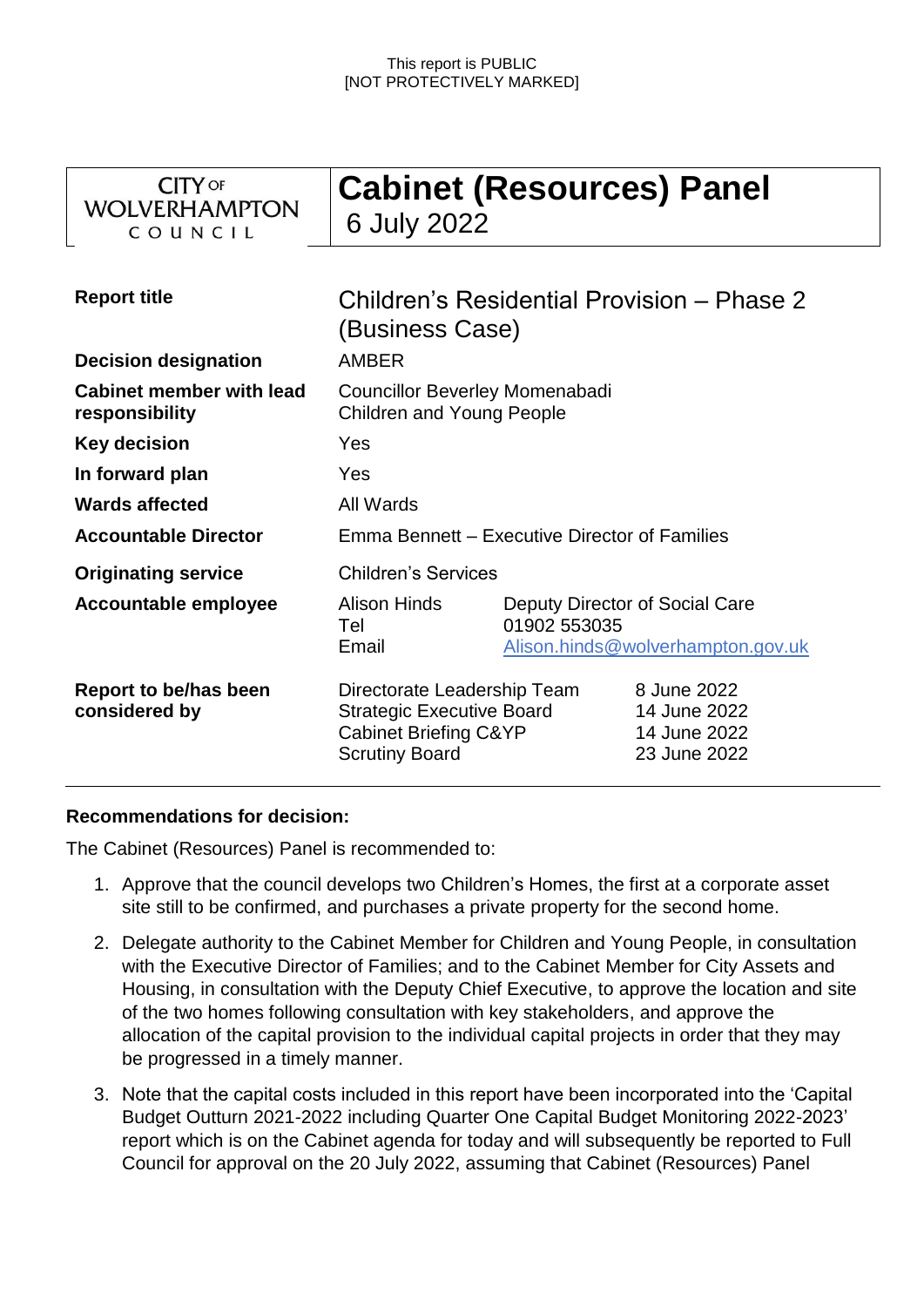approval to progress with the project is given. As the progression is dependent on that decision, if the project is not approved, the capital programme will be reduced accordingly.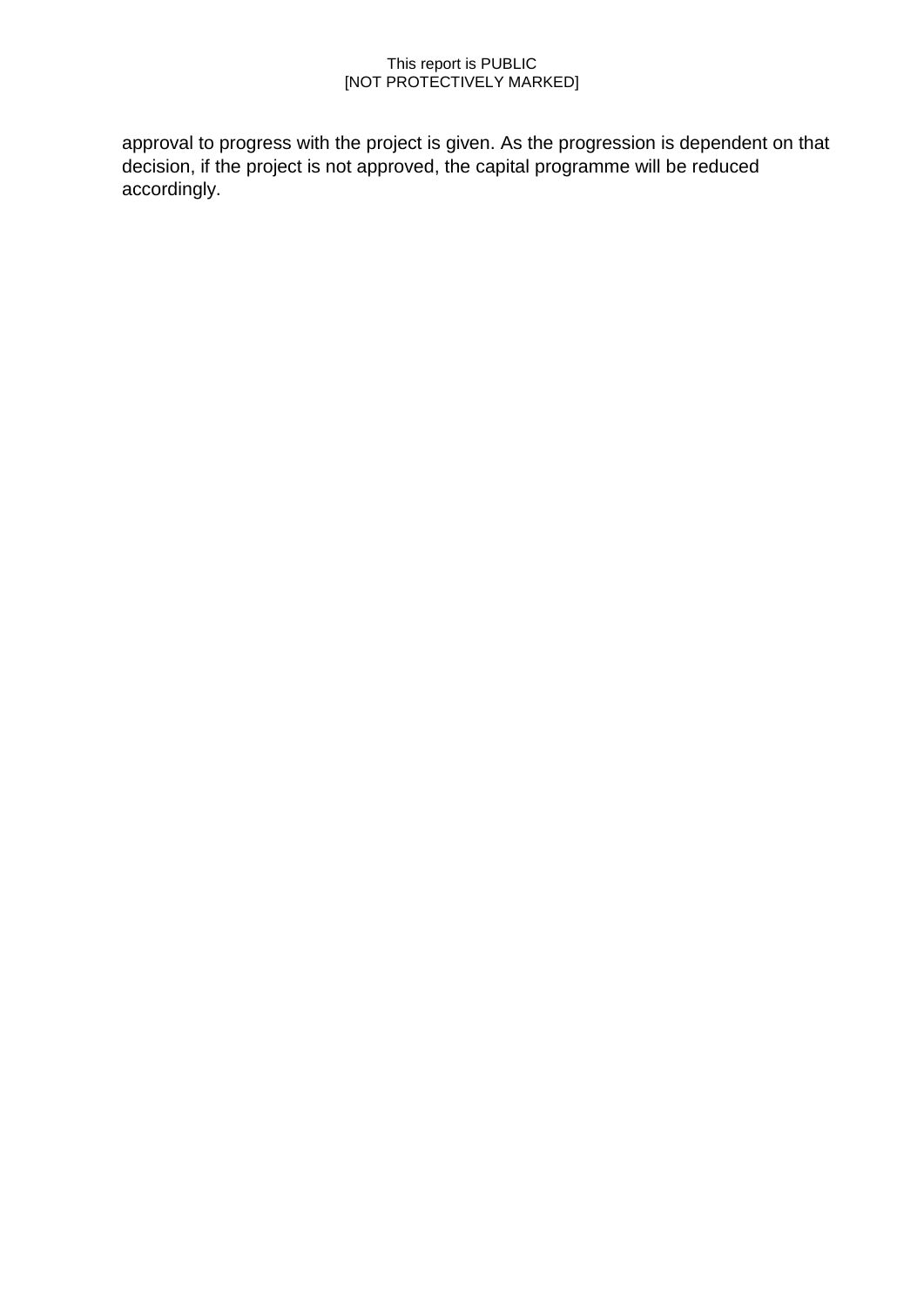# 1.0 **Purpose**

- 1.1 The purpose of this report is to seek approval for the funding to secure two properties to develop two local authority children's homes for children with complex needs. Each home will cater for up to two young people with the aim of creating high quality, specialist provision that will provide young people with a homely environment.
- 1.2 A comprehensive feasibility study considering all the options available has been completed between March and June 2022. The rationale for the preferred options contained in this report are based upon the findings from the feasibility study.

# **2.0 Background**

- 2.1 A review of Residential Care in Wolverhampton, "A Home from Home" was produced and published in July 2021 by the Children's Commissioning Team. This sought to take an overview of how the City of Wolverhampton Council meets its statutory duty to ensure that there are sufficient places available where Children and Young People in Care (CYPiC) need residential placements.
- 2.2 The review highlighted a number of areas for further work to support our continuing improvement:
	- The development of a new restorative, multi-agency Children's Home within the City, but outside the City Centre, to meet the first sufficiency priority of young people with complex needs
	- For young people to be at the centre of any future developments
	- For more robust contract monitoring, including high-cost placements and quality assurance visits
	- To continue with a mixed economy of provision but with focus on smaller, local units with stable, competent, well trained and supported staff who focus on meeting the individual needs of our CYPiC
	- To review transition into adulthood plans and ensure actions are in place
	- To improve communications with providers through more provider events
	- To work with regional colleagues to rebalance the market
- 2.3 In response to the commissioning review, a Residential Provision Project was established to identify the best option to address the review findings.
- 2.4 In February 2022, a report was presented to Cabinet (Resources) Panel that suggested five options in relation to residential children's home provision in the city. These five options were (1) continue with the spot purchasing placements; (2) block contract residential beds; (3) commission a provider; (4) develop in-house City of Wolverhampton owned provision; (5) a combination of option 1 and 4 whereby in-house provision would be developed alongside a strategic change in the commissioning of spot purchasing local placements over out of city or national, in order to build successful stronger working relationships with our Wolverhampton providers and to ensure quality oversight.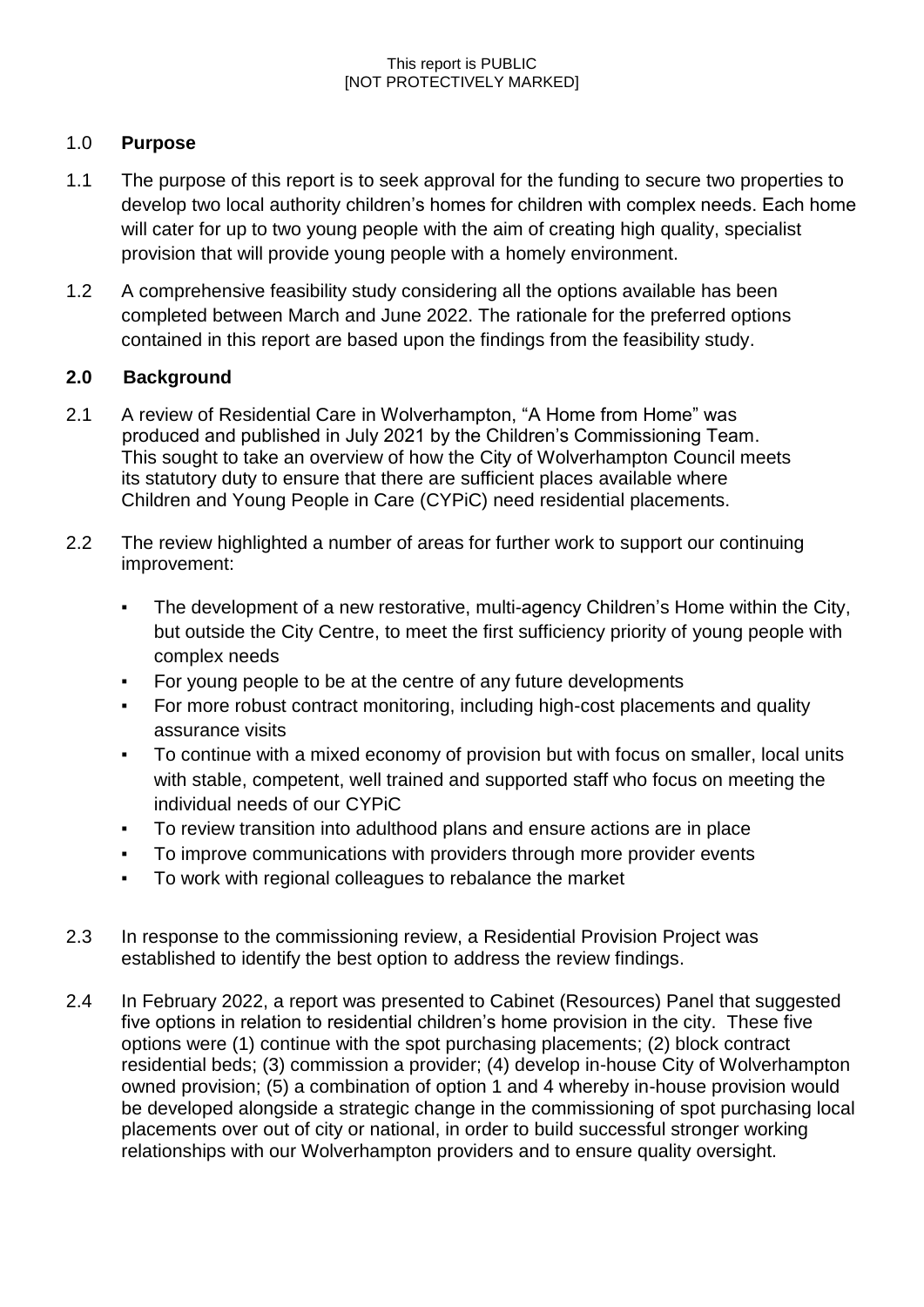- 2.5 Cabinet (Resources) Panel considered the five options and approved option five. It was agreed that a full feasibility business case for two new restorative, multi-agency children's homes in the city, would be developed between March and June 2022. This option was supported with a recognition of the benefits to children and young people in care being placed locally.
- 2.6 Providing specialist, high quality placements within the city will support young people to maintain links with their wider family networks, friends and education establishments. It will also enable any additional needs, e.g., mental health, Special Educational Needs, to be met by in-city services. When children in care are placed out of area, it can often be a challenge to get effective packages of support in place.
- 2.7 This report details the outcome of the feasibility study and recommends options to progress the development of two new, in-house children's homes that will cater for vulnerable, complex young people in care.
- 2.8 This item was considered as pre-decision scrutiny on 23 June 2022 by Children, Young People and Families panel and will therefore not be available to call in once a decision is made by Cabinet (Resources) Panel (CRP).

## **3.0 Progress**

- 3.1 On 23 February 2022, Cabinet (Resources) Panel agreed for a full feasibility business case to be developed for two new restorative, multi-agency children's homes within the city. To support the feasibility business case, the allocation of £35,000 from the Transformation reserve was approved.
- 3.2 The feasibility business case has been developed between March and June 2022 in partnership with Housing Strategy and the Children's Residential Provision Steering Group. A number of potential options have been explored in detail.
- 3.3 When assessing the merits and viability of each option, consideration has been given to the needs of complex and vulnerable children in care, and also to the lessons learnt from previous local authority provision in terms of what makes an effective home.
- 3.4 Available research has also been reviewed to ensure the options considered will achieve the best possible outcomes for young people in residential care. In an evidence review undertaken by Research in Practice (December 2021), 'Reimagining Residential Children's Homes; Residential Care for Adolescents', there is recognition that residential care can be the right placement for some young people, but that this should be grounded in a culture of care. One of the underpinning principles should be 'would it be good enough for my child'. This research also references the importance of creating a 'home' environment and ensuring residential homes do not feel institutionalised.
- 3.5 In order to ensure that both homes function as successfully and effectively as possible, a specification for the homes has been developed. When giving consideration to potential property options, the following areas have been identified as critical: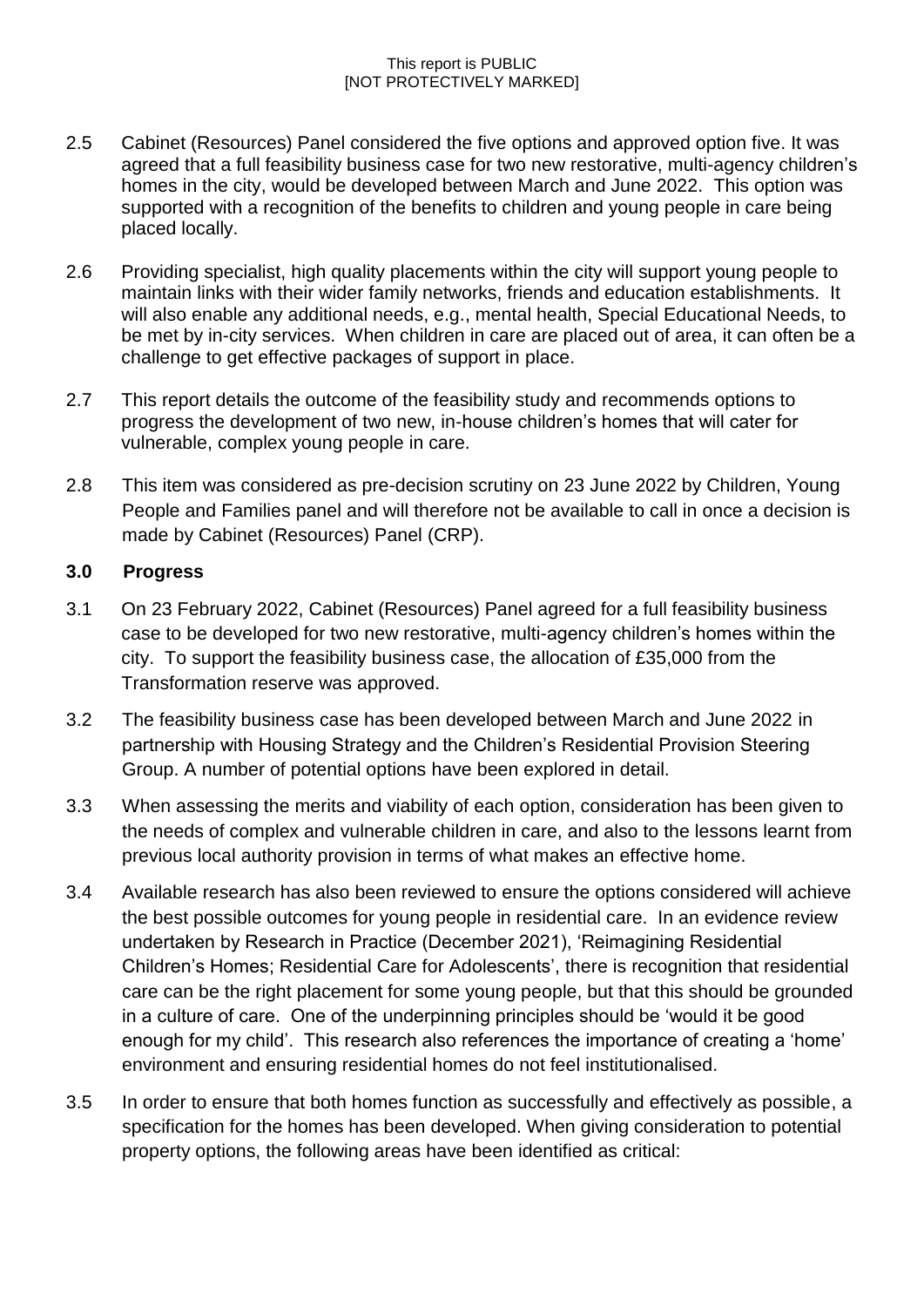- To preferably be detached
- To not be overlooked by neighbours
- To have 3-4 bedrooms; two bedrooms for young people, a bedroom for a staff office and space to undertake direct work with young people.
- To have some outdoor space
- To be of a style that will fit in with the surrounding houses in the area and not look 'institutionalised'
- To be in a suitable location e.g., low crime rates, no/low risk of gangs and exploitation, access to amenities such as schools and GP surgery
- To give due consideration to the proximity of any other privately run Ofsted registered Children's homes and the implications of opening another children's home.
- For the two new homes to be geographically close together to enable consideration of a shared manager across both homes. Office for Standards in Education, Children's Services and Skills (Ofsted) will allow multi-building children's homes to be registered whereby multiple homes can be managed by one manager. However, one of the requirements for multi-building registration is that the homes are in relatively close proximity of one another.
- 3.6 The business case has been developed with a focus five overarching options:
	- To identify a suitable corporate asset which could be transferred to Children's Services
	- To identify corporate land on which a home could be built
	- To identify local providers whom the local authority could enter a lease agreement with
	- To identify private land to purchase and build a home
	- To identify a private property for purchase
- 3.6 The feasibility business case has reviewed all of the options that were identified, with pros and cons for each. These have been discussed in detail with the project steering group and either accepted or rejected as possible considerations.

# **4.0 Evaluation of alternative options**

### Corporate Assets

4.1 The feasibility business case has considered all available corporate asset options. Of these assets, a number have been ruled out due to the location and style of the buildings. However, it is recognised that there are benefits to utilising a corporate asset as work to renovate/ rebuild could be progressed immediately and at pace. There are suitable assets within the corporate asset portfolio, but consultation with key stakeholders is required prior to a site being identified. In order to ensure the provision created is of high quality and creates a homely environment for children in care, it is possible that demolition and a purpose built re-build will be required. The anticipated cost of demolition and rebuild is £450,000.

Corporate Land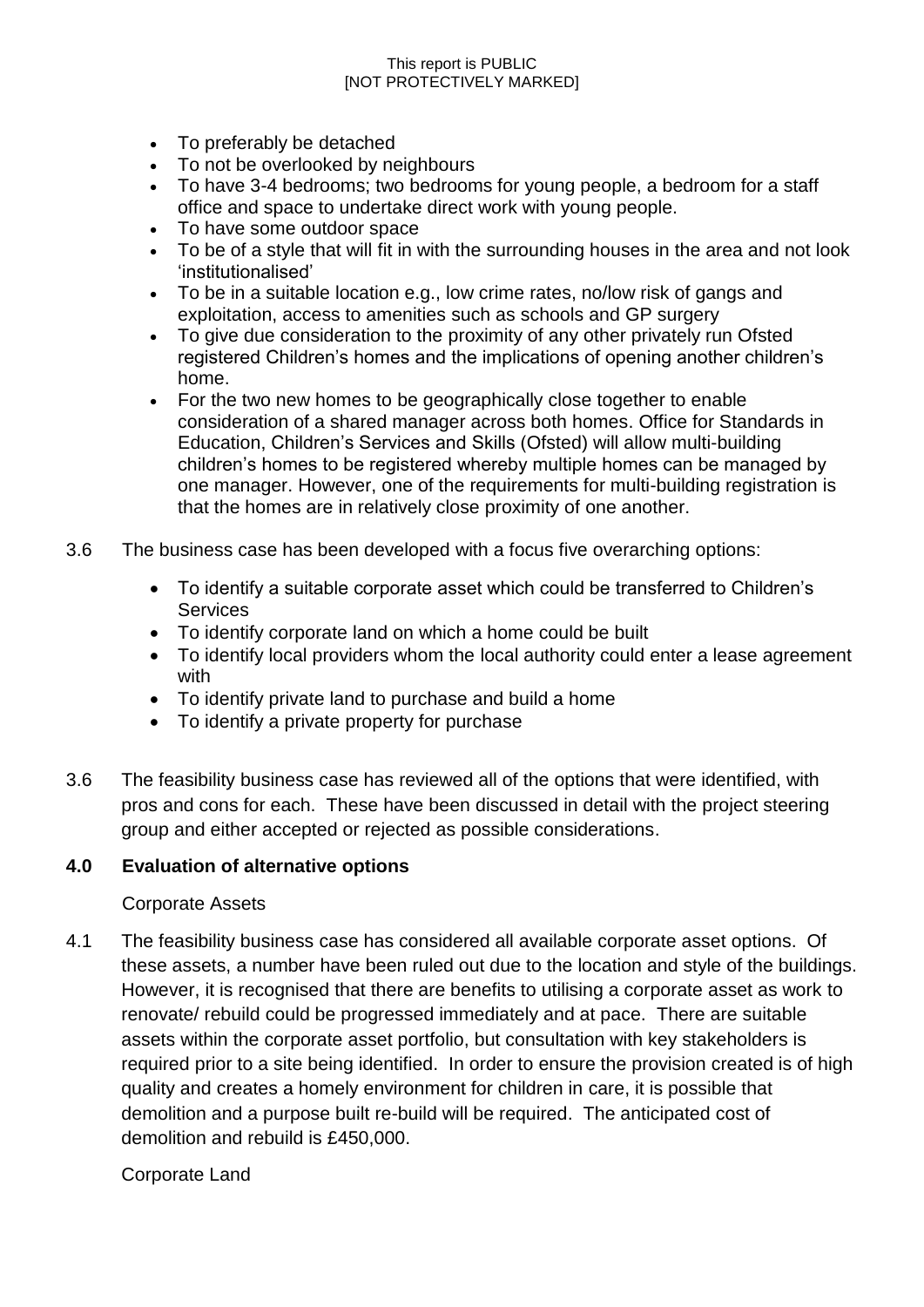4.2 All of the corporate land identified has been visited by the project team, discussed and agreed that it is not suitable for development. This is due to a number of reasons; however, the continual theme is that the land options are already in densely populated residential areas; it would be difficult to blend a new build into the existing surroundings and the plots of land are too small to provide a truly detached and spacious property to benefit and meet the needs of the young people who will be residing there.

Lease a property from a local provider

4.3 Discussions have taken place with local providers, however, no suitable properties have been identified. There is also a risk around security of being able to obtain a long enough lease.

Private Land to Purchase

4.4 Private land in a suitable location and of a suitable size is difficult to source. Throughout the feasibility study only two possible plots were identified. However, planning permission would be required to build a home on private land and there is no guarantee permission would be granted. In addition, there may be a need to apply for a change of use from residential to business. The risks associated with this option and the length of time it could take to obtain the necessary permissions, makes this a less favourable option. The cost of the land options considered ranged from £245,000 to £400,000. There would also be costs associated with the build of approximately £265,000, as well as legal fees.

Purchase a private property

4.5 The option for the Council to purchase a private property would result in an increase in the Council's assets. This is contrary to the ongoing review and rationalisation of assets. However, there are a number of benefits with this option. Firstly, this would maximise the element of choice over the area and style of the property. It would already be within the style of a 'family home' and fit in with surrounding properties. Secondly, purchasing a property rather than building a property, would hopefully result in the home being open and operational sooner. This could possibly be within six months, pending the completion of the sale of the property and the registration process with Ofsted. Having explored properties currently available on the market, the cost of a 3-4 bed property is estimated to be between £375,000 and £550,000. Budget to undertake any refurbishment work would also need to be taken into account, along with legal fees, surveyance fees and stamp duty estimated at £135,000.

# **5.0 Reasons for decision**

5.1 The proposal supported by Cabinet (Resources) Panel on 23 February 2022 was to open two internal children's home in the city. Given the options that have been explored and outlined in section 4, there are two options being recommended.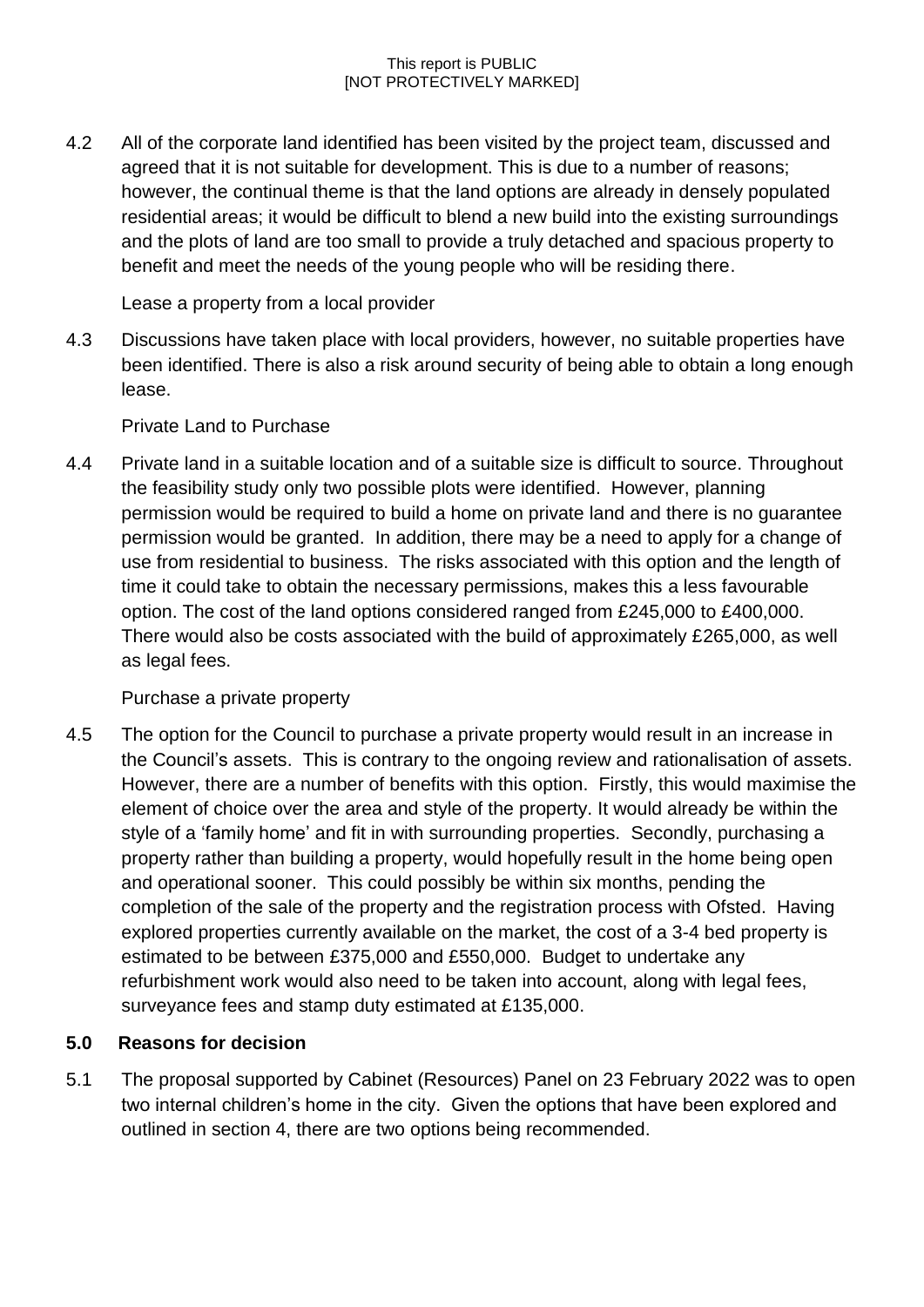- 5.2 Option 1 is to utilise an existing corporate asset to develop a new children's home within the city. This may require renovation work or a complete rebuild. Work will be able to be progressed quickly, with an anticipated completion timescale of 10-12 months.
- 5.3 Option 2 is to purchase a private property in a location close to home number one. By doing this it will enable the recruitment of only one manager across both homes as Ofsted support multi-building registration. Purchasing a property will allow there to be a high degree of influence over the location and style of the property, and will ensure children in care are provided with a 'family home' environment to live in. This option will be able to be progressed more quickly than purchasing a private piece of land and building a home.
- 5.4 It is recommended that both of these options are progressed. If these options are not approved, the local authority will continue to struggle to meet the needs of the most complex, vulnerable young people in care. Whilst this cohort of young people is relatively small, it is often difficult to identify high quality, specialist provision.

# **6.0 Financial implications**

- 6.1 The recommendation of this report is to open two internal Children's homes within Wolverhampton. The first of these is proposed to be built on land the Council currently owns, and the second will be a residential property to be purchased in a nearby area and converted for use as a Children's home.
- 6.2 Indicative costs, subject to testing the market, suggest that the total capital cost to the Council of bringing the two homes into operation will be in the region of £1.1 million. This report requests delegated authority to allocate these budgets once the final sites are identified. If one of the sites chosen is earmarked for disposal, then using it for a children's home would forego any capital receipt the Council may receive.
- 6.3 Whilst the recommendation is to build the first children's home on an internal site, if a suitable site is unavailable, the first site may be purchased on the open market similar to the second planned children's home. The cost should be equivalent or less, however if this is not the case further approvals will be sought.
- 6.4 The annual estimated revenue cost to the Council of the two homes is shown in the table below. As the capacity of the homes will be 4 children the cost per placement per week will be in the region of £6,900 per week.

| <b>Estimated Annual Revenue costs of</b><br>2 homes £000 |       |  |
|----------------------------------------------------------|-------|--|
| <b>Staffing</b>                                          | 1,285 |  |
| Non staffing                                             | 85    |  |
| Capital cost                                             | 65    |  |
| <b>Total</b>                                             | 435   |  |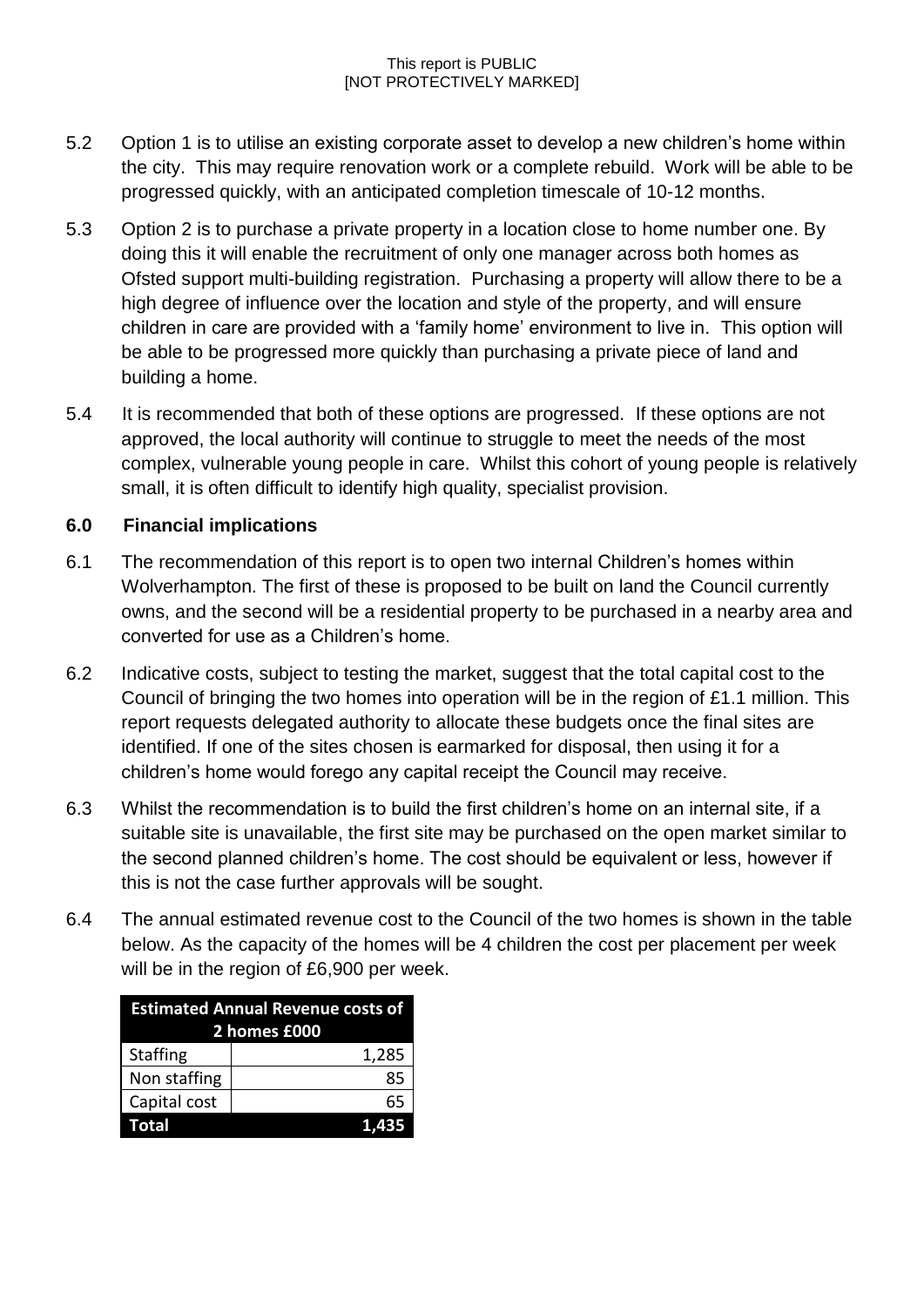- 6.5 In 2021-2022 there were 14 placements where the total cost was more than £7,000 per week. The average placement duration was 128 days. Of these placements, 13 were made through the external placements panel, whereby placements are jointly funded by Children's services, Education through the High Needs Block, and health partner organisations.
- 6.6 The average annual cost to the Council of the most expensive external placements in 2021-2022 was £5,800 a week, met from existing budgets for external provision within children's services. Therefore, it can be estimated that the additional costs of having internal residential provision for 4 of those placements would be £219,000 per annum.
- 6.7 There remains within children's services a 2022-2023 revenue budget of £864,000 for the recently closed internal residential provision, meaning the additional cost of the new internal provision can be met from this existing budgets.
- 6.8 It should be noted that the Department for Education has a capital funding programme to support local authorities to establish new children's homes on a 50:50 match funding basis. There will be another application window later in the year and the Council will be applying at this stage for funding to establish the internal residential provision.

[JB/13062022/F]

# **7.0 Legal implications**

- 7.1 Pursuant to Section 120 of the Local Government Act 1972 the Council is permitted to acquire land for the purposes of any of their functions under that Act or for the benefit, improvement or development of their area or any purpose for which it is authorised. This report sets out the strategic importance of this acquisition of land and is in accordance with the Council's Constitution.
- 7.2 In relation to the acquisition of the land detailed above, there is no statutory requirements in respect of the purchase price, however, the Council is bound by its overall fiduciary duties and Section 151 of the Local Government Act 1972 which relates to the financial arrangements of local authorities. The allocation of the capital provision is detailed in the report and is in accordance with the relevant legislation and the Council's Constitution.
- 7.3 Subject to approval of the recommendations, the Council will be required to enter into a number of legal agreements that will include a transfer of land and sale contract together with ancillary agreements. It will also be necessary for there to be appropriate title checks and searches as part of the due diligence. The land once acquired will need to be registered with the Land Registry. There is likely to be stamp duty land tax implications, which needs to be taken into account as part of the financial arrangements.
- 7.4 The proposed approach is legally compliant and ultimately helps to ensure that the Council's legal duties in relation to looked after children are met. Legal advice will be provided throughout this transaction.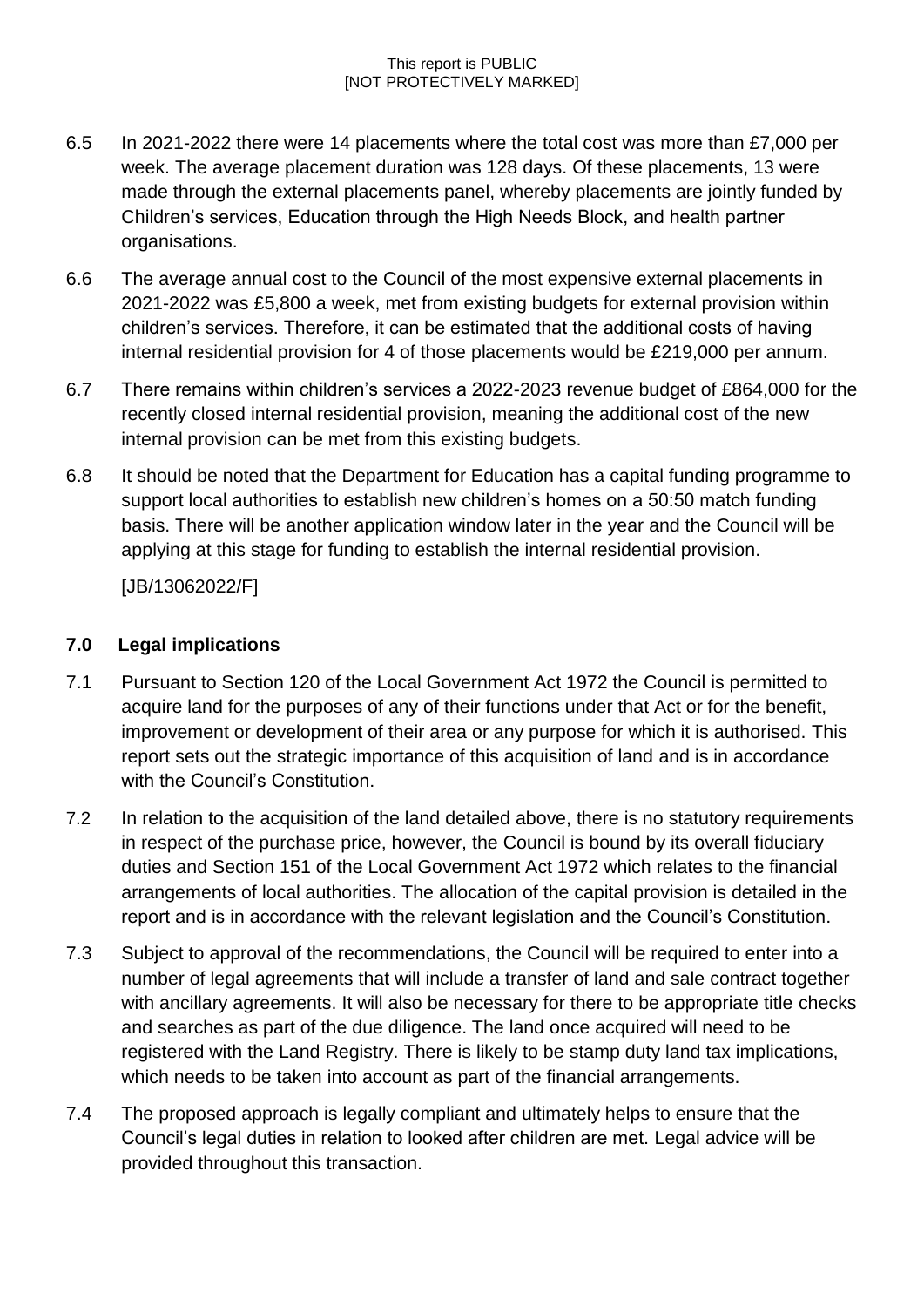## JA/16062022/E

## **8.0 Equalities implications**

- 8.1 When the regional residential provision framework was developed, an initial Equality Analysis was undertaken. There were no specific equalities issues that arose from this. The framework is to enable additional, more specialised support for vulnerable children and young people who require residential care.
- 8.2 At this time, it is not considered that the options presented in the feasibility business case require further equalities analysis. However, as part of the commitment in Children's Services to developing work around equalities, there will be regular analysis of the young people accessing residential support in order to identify protective characteristics and any areas of disproportionality within the cohort.
- 8.3 Whilst the numbers to be supported by the recommended option are relatively small and therefore not representative of the wider community, it is important to understand the characteristics of those being supported to help shape the provision and ensure it is accessible to all.
- 8.4 A full equalities impact assessment will be undertaken as work develops to set up and open the two new children's homes.

## **9.0 All other implications**

- 9.1 If Cabinet (Resources) Panel approve the recommendations and plans progress to establish two new local authority children's homes, staff will be recruited following existing recruitment processes.
- 9.2 City Assets would support the repurposing of a corporate asset to support the successful delivery of Children's Services and the Council's corporate parenting commitment.
- 9.3 If plans progress with the two new homes, there will be a need to liaise with Fleet Services in order to progress the procurement of two vehicles (one for each home). A full business case will be submitted to Fleet Services to substantiate this request. Fleet will fund the capital cost of purchase, or the revenue cost of hire/lease, which ever option is deemed most appropriate following a review of the business case and an options analysis. The anticipated cost to purchase an electric people carrier is £35,000. Revenue costs for fuel and repairs have been included in the projected revenue budget for each home.

# **10.0 Schedule of background papers**

- 10.1 "A Home from Home" Children's Commissioning Residential Review July 2021.
- 10.2 [Children's Residential provision Review](https://wolverhampton.moderngov.co.uk/ieListDocuments.aspx?CId=143&MId=16167&Ver=4) Cabinet (Resources) Panel paper 23 February 2022.